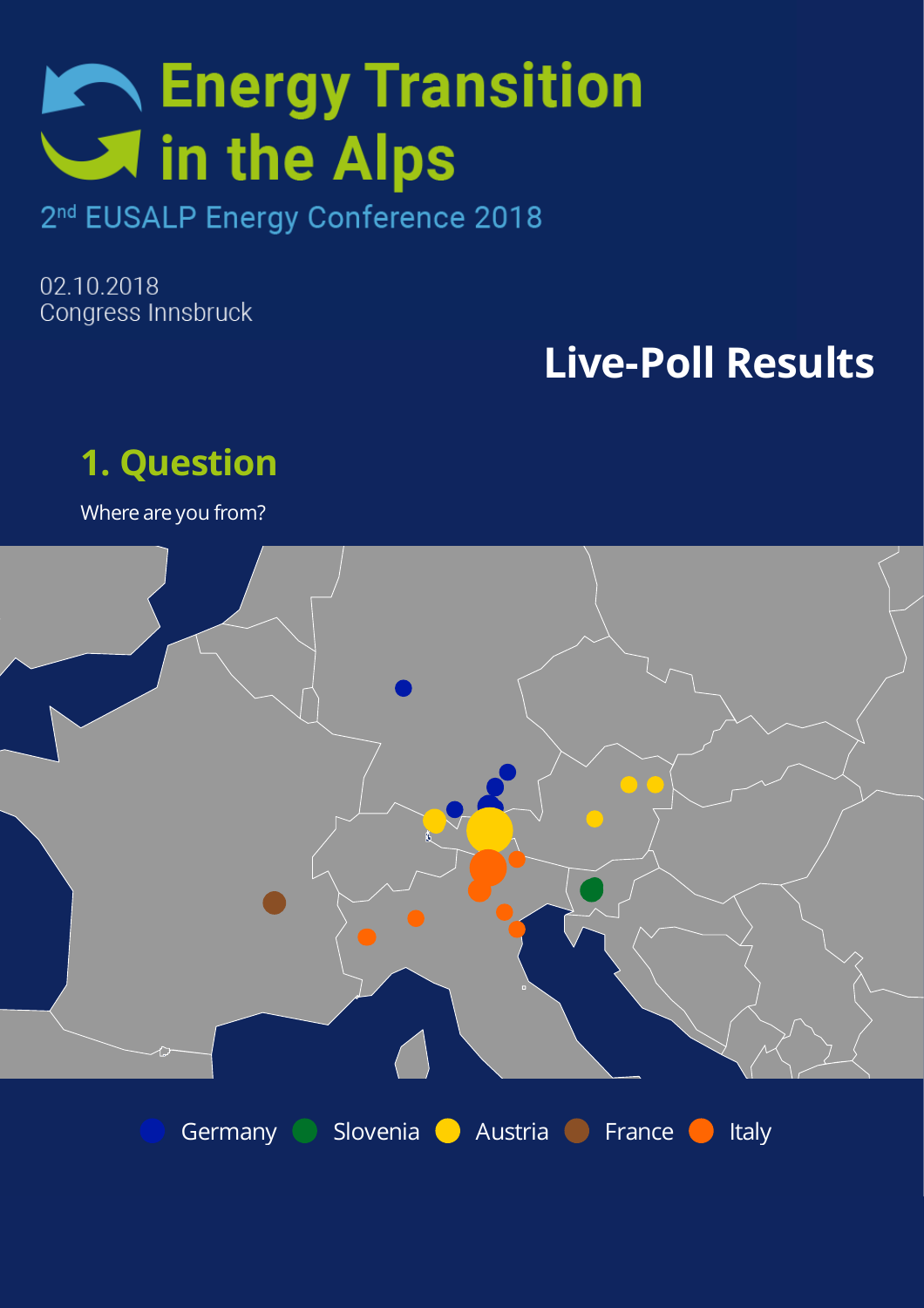**2. Question**

imperdiet met tempor risus orcidients or constant  $\sim$ 

What is your role today?

#### 0000000000000 0000000 <u>i g</u> 000000000000000

Political respresentative  $\bullet$  Administration  $\bullet$  Company

Non-Profit Organization Ocher

**56** attendees participated in the live-poll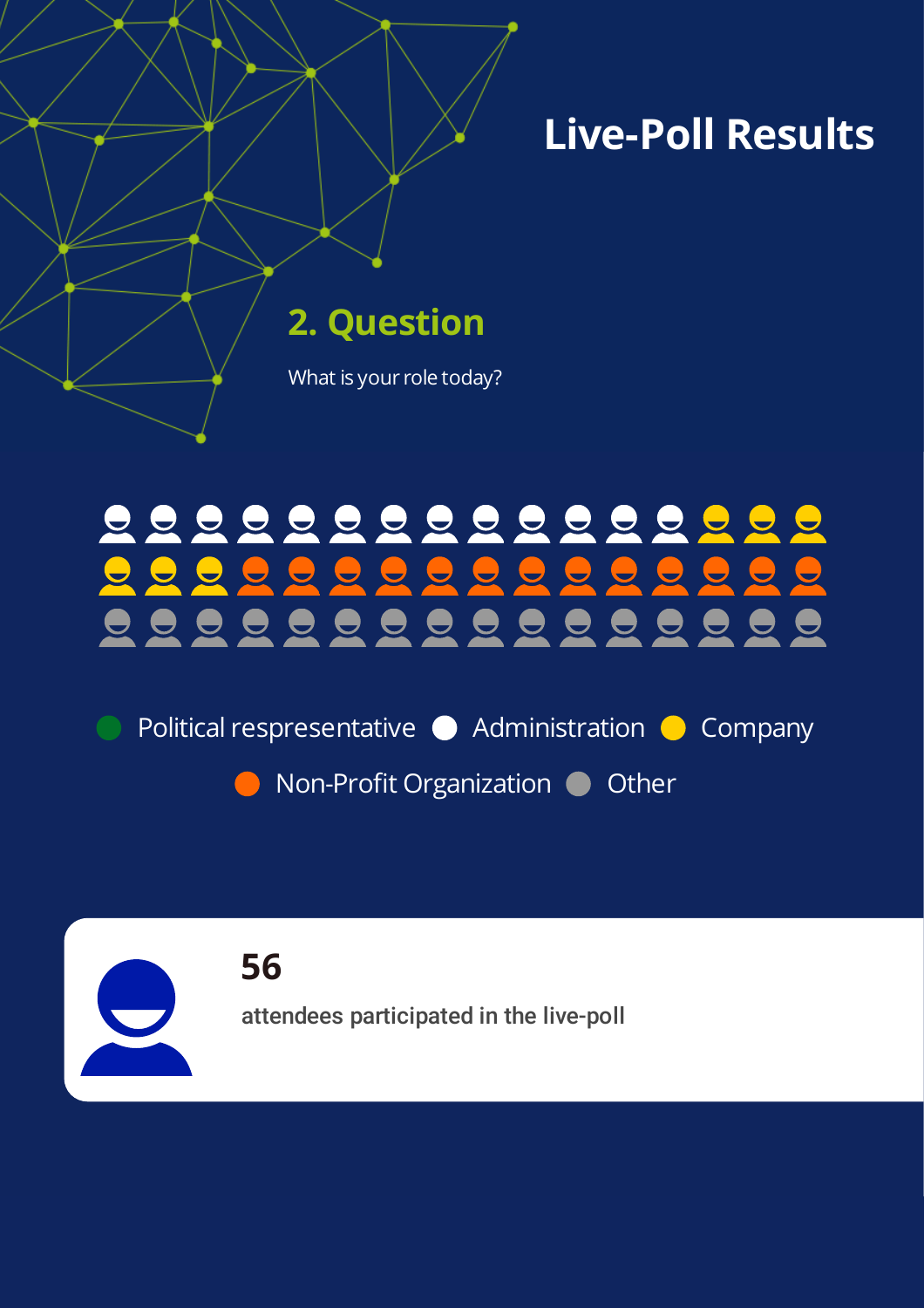#### **3. Question**

imperdiet met tempor risus orcidients or constant  $\sim$ 

Do you agree with the following statements?

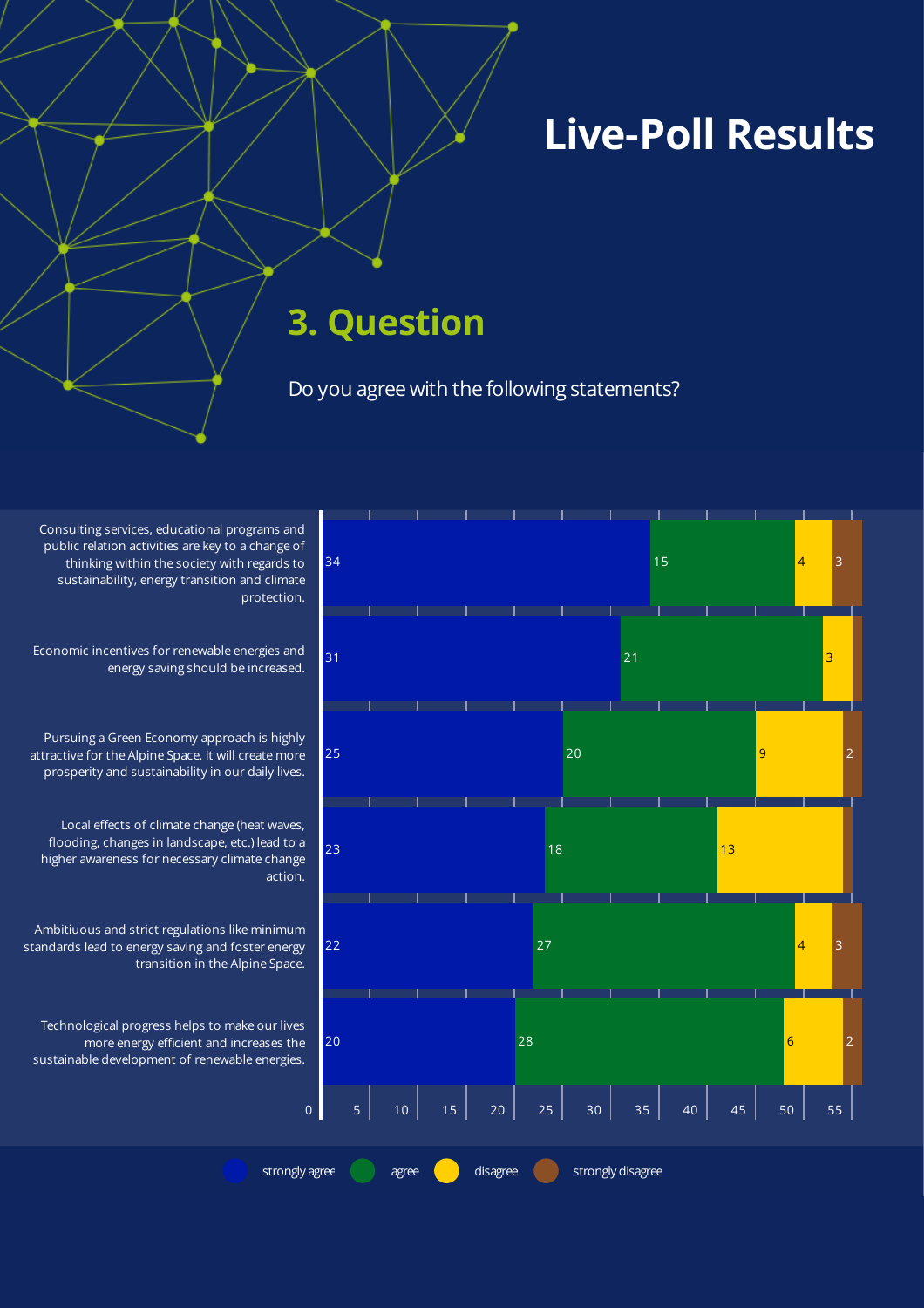#### **4. Question: Areas of activities**

Which of the following areas of activities still show unused potential?

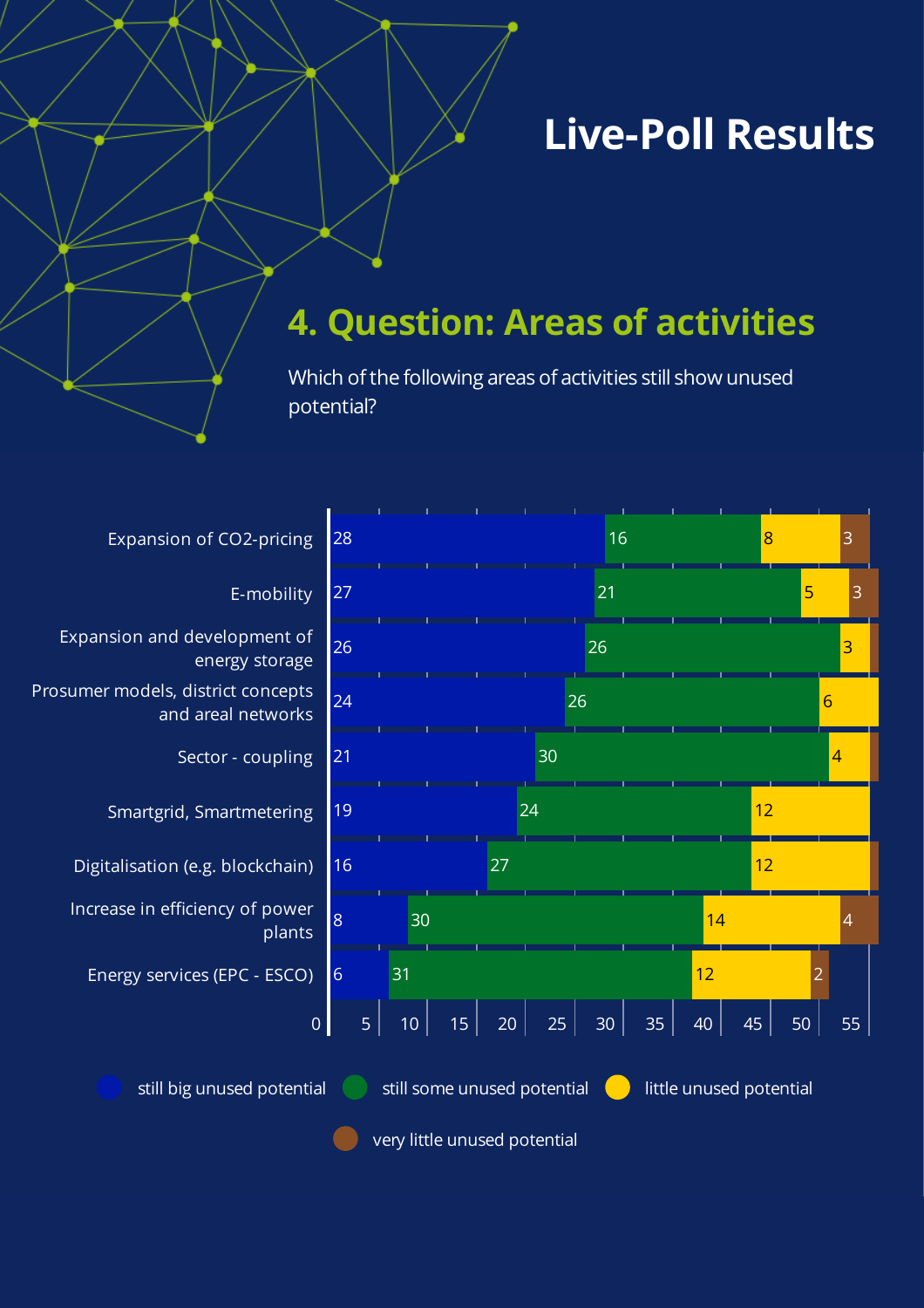### **5. Question: Your opinion**

imperdiet met tempor risus orcidients or constant  $\sim$ 

How much has been achieved with regards to the energy transition in the Alpine Space so far?

1 = nothing achieved | 10 = everything achieved

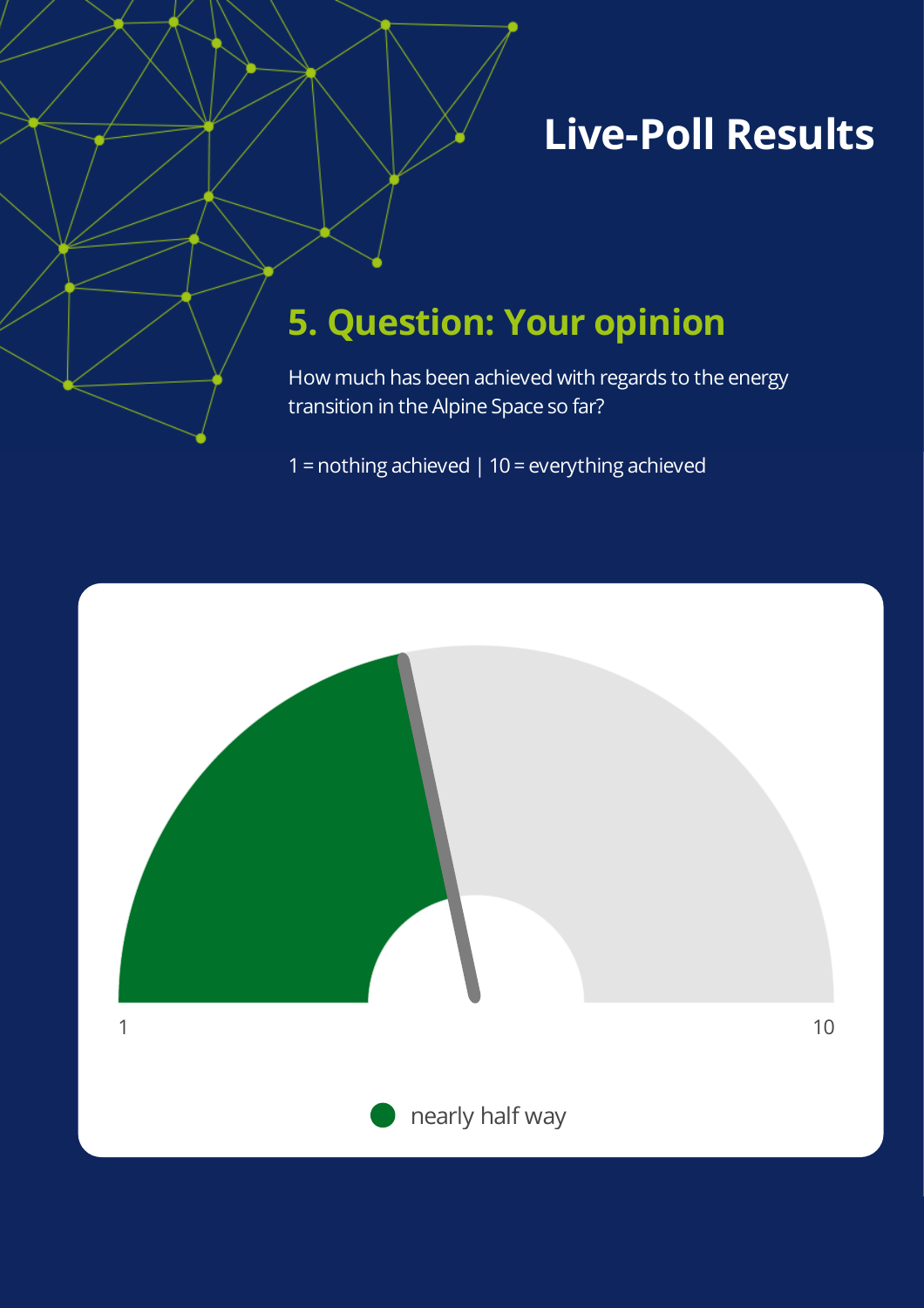#### **6. Question: Your opinion**

Which political level(s) should engage more in the fields of energy transition and climate action in order to reach the goals of the 2030 climate & energy framework by the European commission. (multiple responses allowed)





District/Municipality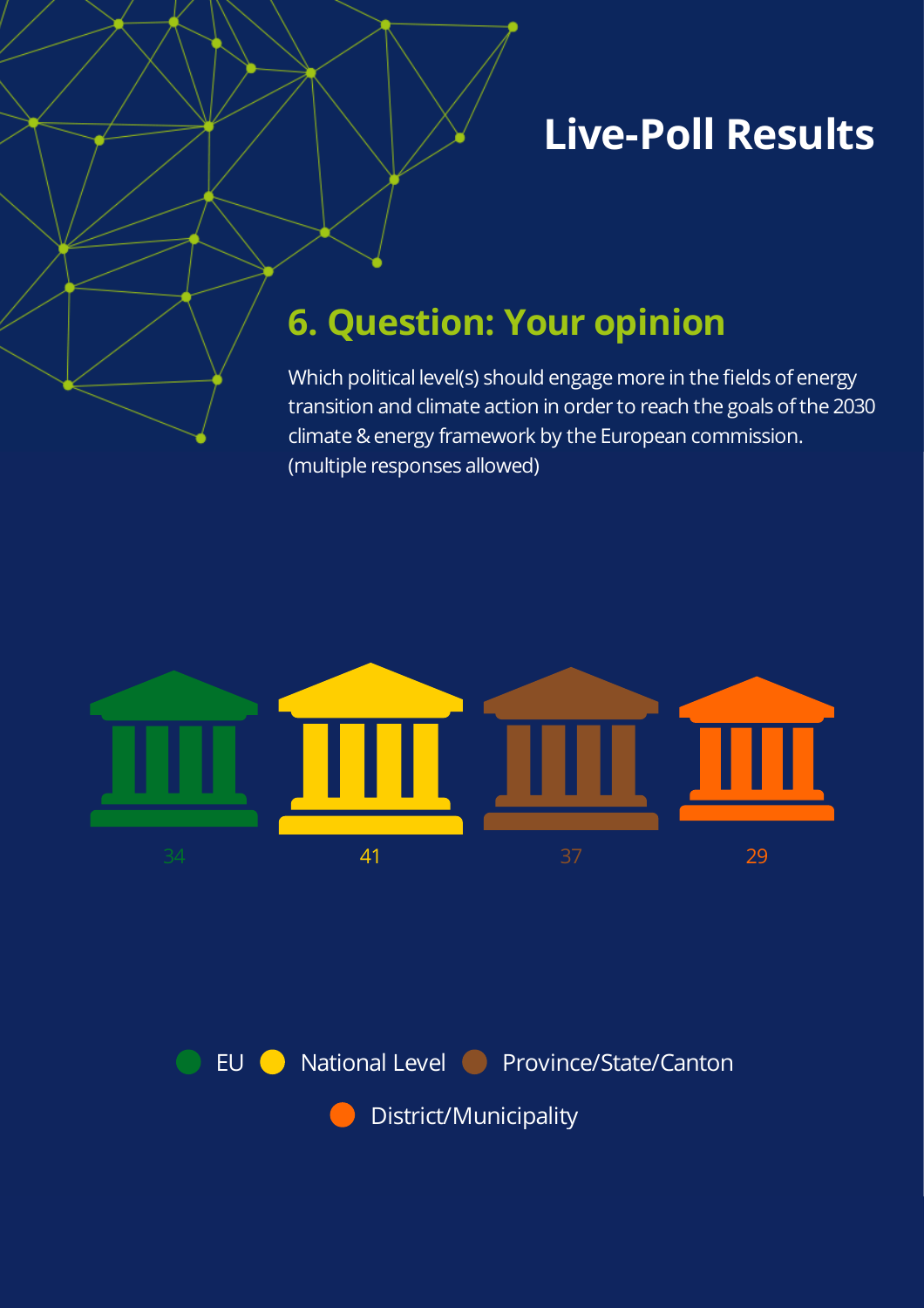#### **7. Question**

Think about energy transition in the Alpine Space and tell us one word.